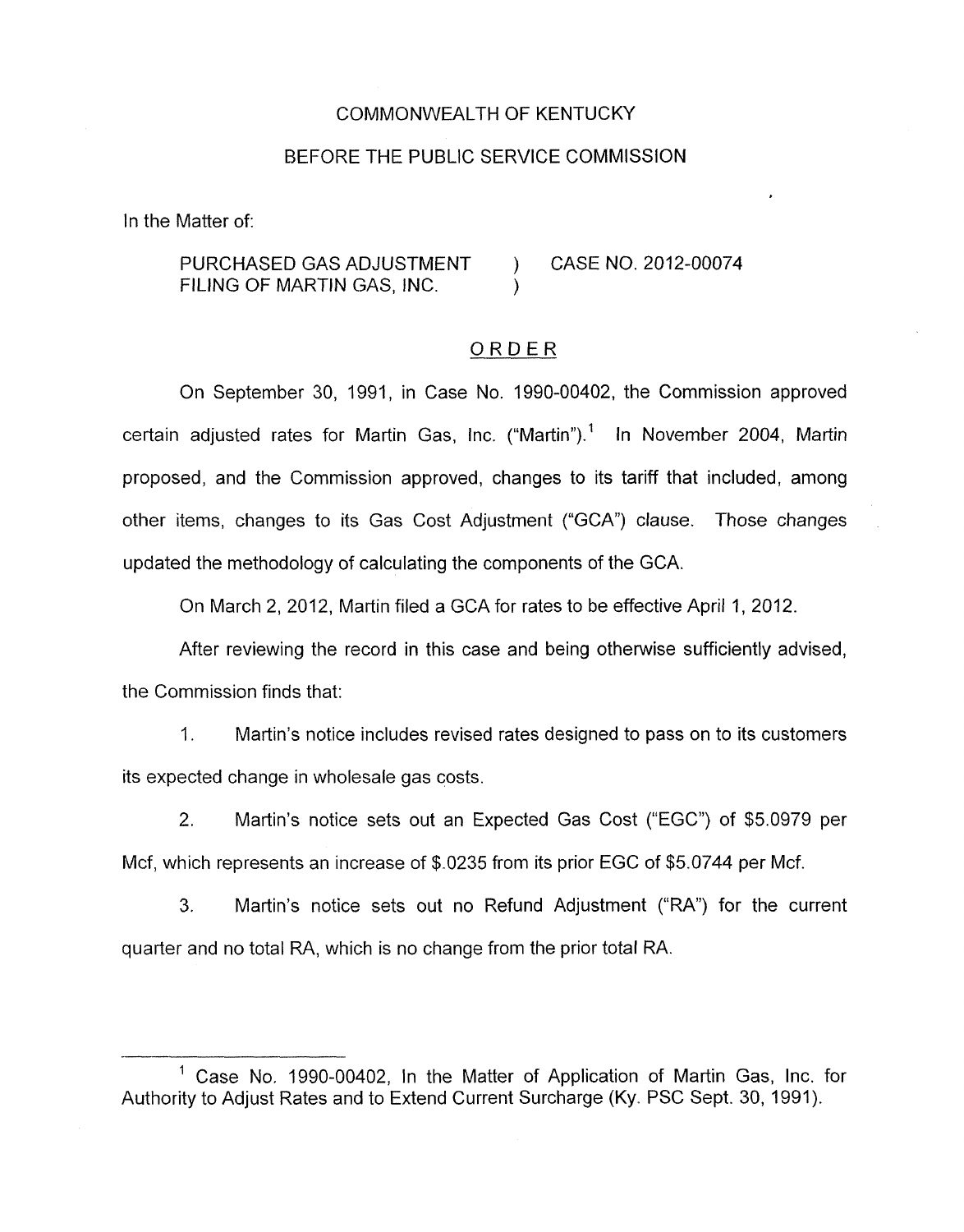4. Martin's notice sets out a current quarter Actual Adjustment ("AA") of \$.0008 per Mcf. Martin's total AA is \$.0143 per Mcf, representing an increase of \$.0001 per Mcf from the previous quarter total AA of \$.0142 per Mcf.

Martin's notice sets out no Balance Adjustment. 5.

Martin's GCA is \$5.1122 per Mcf, which is an increase of \$.0236 per Mcf 6. from its previous rate of \$5.0886 per Mcf.

7. The rates in the Appendix to this Order are fair, just, and reasonable, and should be approved for billing for service rendered by Martin on and after April 1, 2012.

IT IS THEREFORE ORDERED that:

1. The rates in the Appendix attached hereto and incorporated herein are approved for billing for service rendered on and after April 1, 2012.

2. Within 20 days of the date of this Order, Martin shall file its revised tariff sheets with the Commission setting out the rates authorized herein and reflecting that they were approved pursuant to this Order.

By the Commission



irector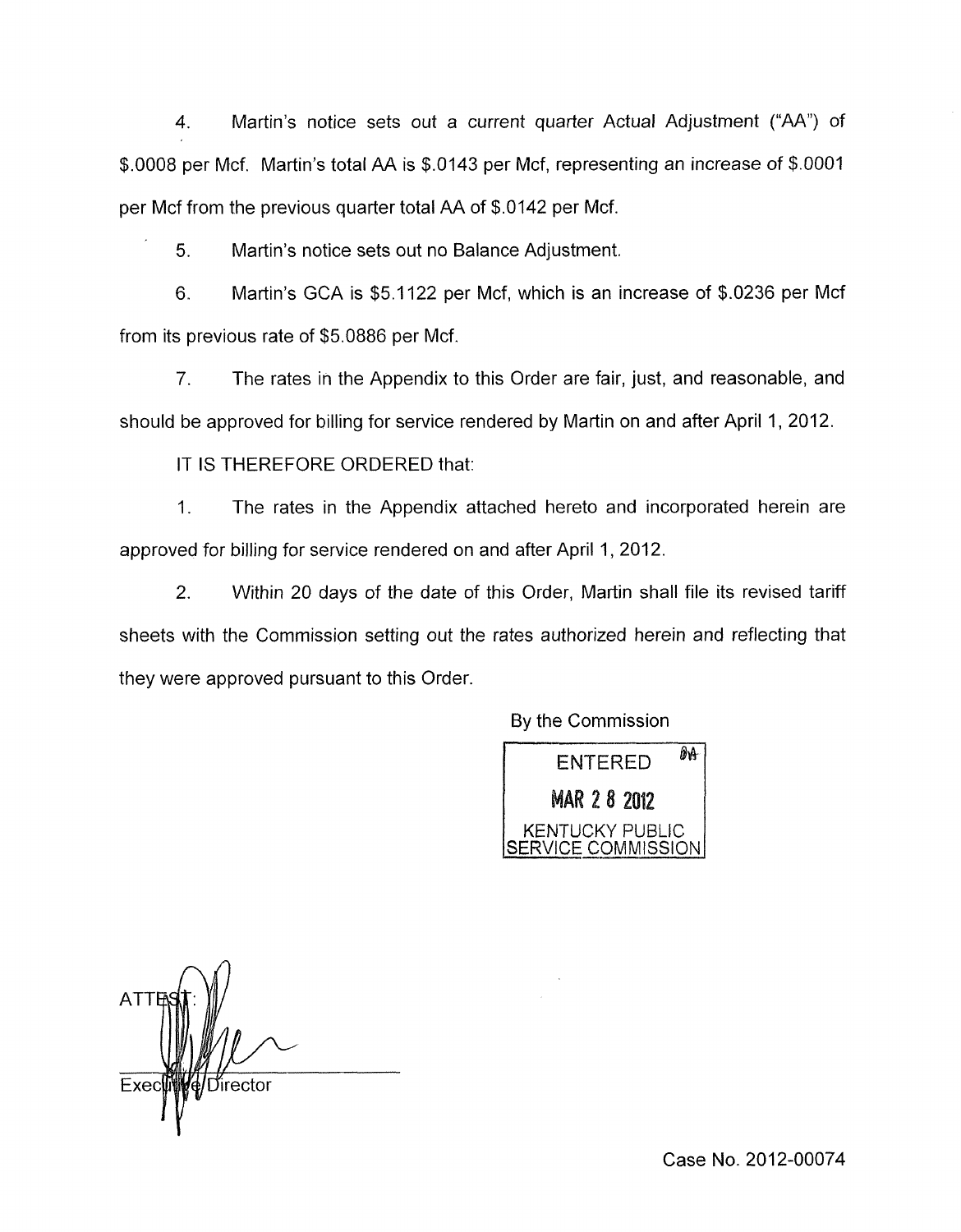# APPENDIX

# APPENDIX TO AN ORDER OF THE KENTUCKY PUBLIC SERVICE COMMISSION IN CASE NO. 2012-00074 DATED MAR 2 8 2012

The following rates and charges are prescribed for the customers served by Martin Gas, Inc. All other rates and charges not specifically mentioned herein shall remain the same as those in effect under authority of the Commission prior to the effective date of this Order.

# **RETAIL RATES:**

|              | <b>Base Rate</b> | <b>Gas Cost</b><br>Recovery<br>Rate | Total    |
|--------------|------------------|-------------------------------------|----------|
| First Mcf    | \$4.3976         | \$5.1122                            | \$9.5098 |
| Over 1 Mcf   | \$4.2808         | \$5.1122                            | \$9.3930 |
| Minimum Bill | \$9.5098         |                                     |          |